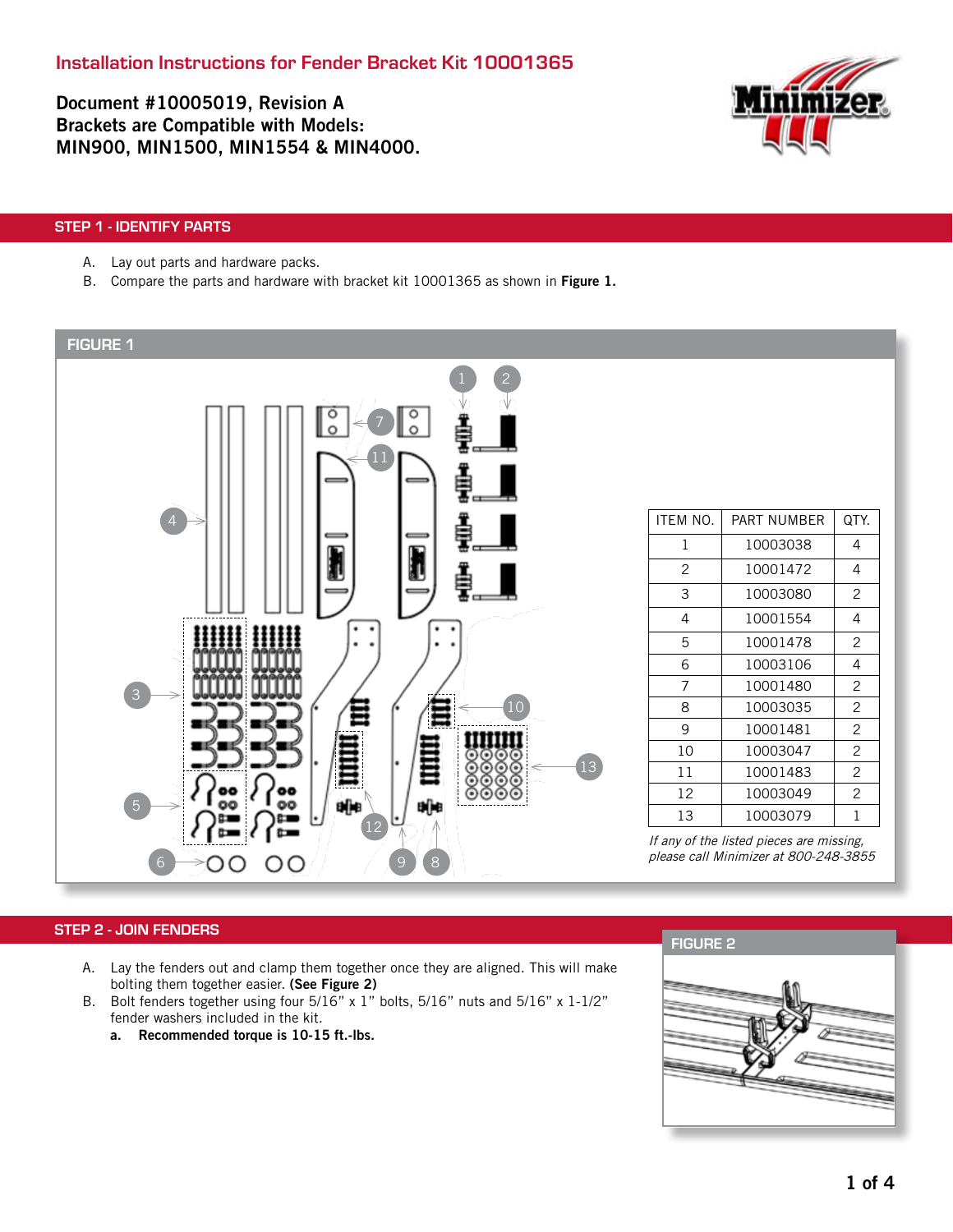# STEP 3 - DETERMINE SIZE OF SPACERS AND POSITION FENDERS

- A. Confirm the total suspension travel distance. This is used to determine the clearance required between the fender and the tire. a. For air suspension systems, dump the air bags and confirm it is the lowest point of travel.
	- i. Understand that some air suspension designs may cause the wheels to roll closer to the fender (roll forward) as the suspension deflates. In order to make sure the fenders are centered on the tires, test the suspension in the inflated and deflated positions to determine the best positioning so that the fenders are centered over the tires in the inflated position.
	- ii. For air suspensions with travel exceeding 6", a travel stop may need to be installed to reduce required clearance between the fenders and tires. This will also improve alignment and 5th wheel plate clearance. (Please call Minimizer @ 800-248-3855 for questions regarding this issue).
	- b. For spring systems, measure the distance between the spring assembly and the bump stops on the frame and record the measurement.
- B. Place the fenders on spacer blocks above the tires.
	- a. In most applications 1.5" of tire clearance is best. The goal is to ensure the fender does not rub the tire. i. The minimum clearance recommended is ¾" above the maximum travel point of the suspension system.
	- b. For an air suspension system, place a  $\frac{3}{4}$ " to 1.5" thick board on top of the tires after the air is released from the airbags. (See Figure 3)
	- c. For spring suspensions use spacer material that is ¾" to 1.5" thicker than the measurement recorded above.
- C. For trucks with air suspension, raise and lower the suspension to confirm the clearance between the fenders and wheels and that the fenders will be centered front to rear when the air suspension is inflated.

#### STEP 4 - POSITION BRACKETS & REVIEW MUDFLAP CONFIGURATION

- A. With the fenders in position, mark and test fit the brackets where they will attach to the frame.
- B. If possible, use existing bolt holes in the frame to attach.

Tip: It is common for the front bracket to align with the existing quarter fender holes.

- C. If possible, position the mounting brackets low on the fender so they are no more than 15" from the bottom. (See Figure 4) a. Brackets mounted 8-12" from the bottom is optimal.
	- b. The goal is to reduce the risk of the leading edge of the fender from blowing back against the tire during high wind.

Tip: If the front fender bracket is mounted higher than 15", refer to the link below for further suggestions on adding additional support. http://www.minimizer.com/instructions.html

#### NOTES:

- In some applications the rear fender will tuck inside the mud flap hanger as shown in Figure 5. This is the recommended configuration.
- Minimizer recommends using a separate hanger to hold the mudflap that is independent from the fender assembly.
- If a mudflap attached to a lighted fender is backed over, the fender and mounting brackets may be damaged.
- If there is no other option but to attach mudflaps to the fender, best practice is to cut vertical slots in the mudflap (in line with the mounting holes) to allow it to break away from the fender.

#### Warning: Attaching a mudflap to the bottom of a lighted fender as shown in Figure 6 will void manufacturer's warranty.

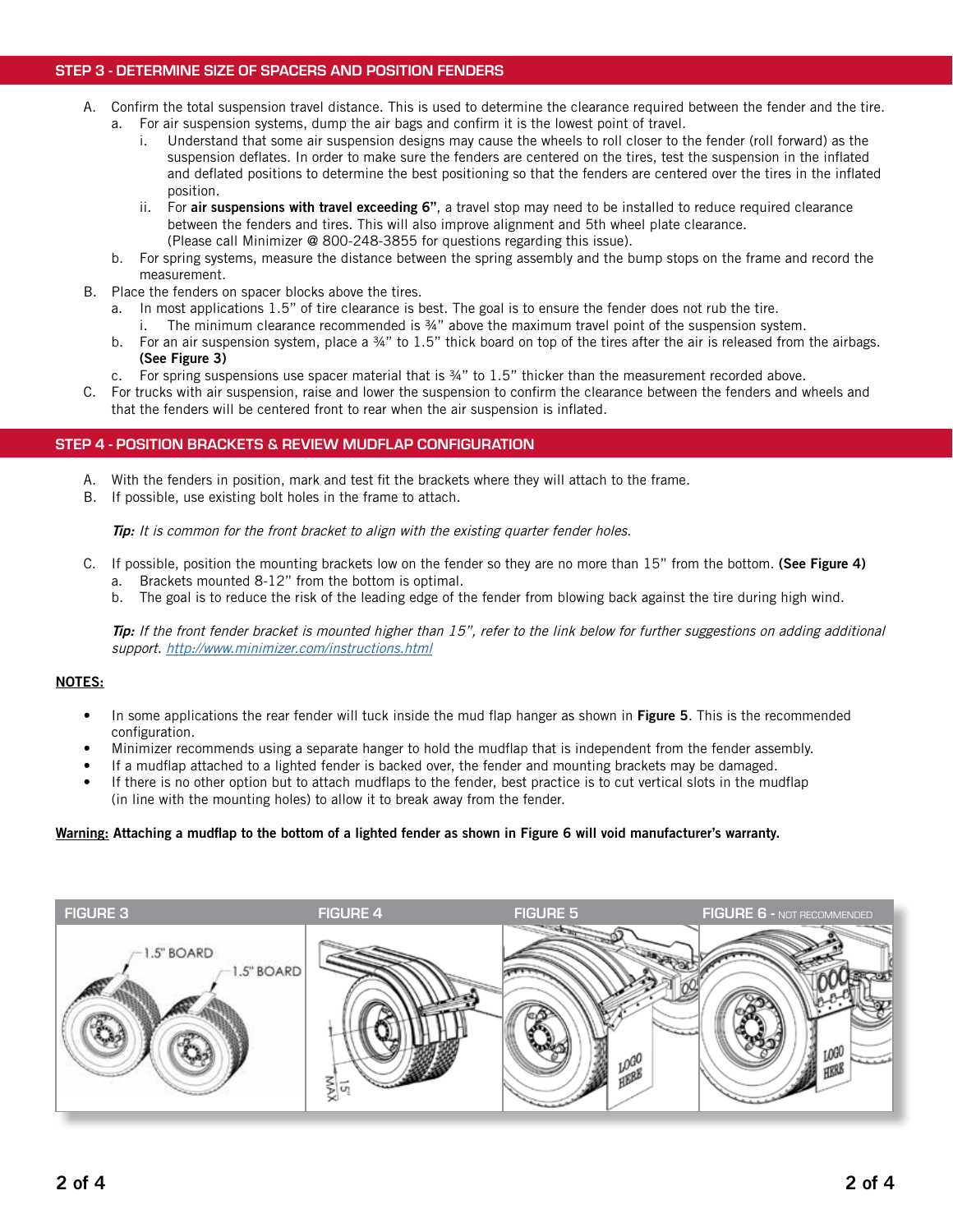- Round spacers are supplied to hold the (10001472) swivel bracket away from the frame when needed. In some cases, frame components may interfere with the required bracket location and require a spacer. (See Figure 7)
- USE SPACERS ONLY WHEN NECESSARY! The ideal installation is to mount the (10001472) swivel bracket directly to the frame using no spacers.
- If using the mounting hole inside the pipe of the swivel bracket, the excess flat steel maybe trimmed off to provide a cleaner look.
- D. Attach the (10001481) poly arms to the (10001480) metal brackets using four 5/16" x 1-1/4" bolts. (See Figure 8)



# IMPORTANT INFORMATION:

- Assemble a left and right-hand arm assembly as shown in Figure 8.
- The bolt head MUST be located on the metal plate side. If not, the serration on the bottom of the bolt head will damage the poly arm.
- Tighten from the bolt head side so the nut does not spin on the poly arm.
- If the locknut is ever loosened after it has been tightened it is highly recommended to replace the locknut.
- Recommended torque is 10-15 ft.-lbs.

CAUTION: Overtightening hardware will damage the poly arm and could cause it to fail.

## STEP 5 - ATTACH BRACKETS TO TRUCK FRAME

- A. Install the center bracket as close to the end of the fender as possible. If possible, use existing bolt holes in the frame to attach. Either hole in the bracket may be used. (See Figure 9)
	- a. It is possible to remove any existing frame bolt and replace it with the supplied bolt in the bracket kit.
	- b. Recommended torque is 160-170 ft.-lbs.
- B. Once the brackets are in position with the fender, tighten the 5/8" x 4-1/2" bolt that goes through the (10001472) swivel bracket to attach the swivel securely to the frame. (See Figure 10)
	- a. Recommended torque is 160-170 ft-lbs.

# STEP 6 - ASSEMBLE BRACKETS

- A. Slide the (10001478) stainless clamp over the (10001472) swivel bracket followed by the (10001554) stainless tube.
	- a. Make sure the slot on the (10001554) stainless tube is facing down towards the ground.
- B. The (10001554) stainless tube should be fully seated on the (10001472) swivel bracket.
- C. Position the stainless clamp 1/4" away from the end of the stainless tube.
- D. Tighten the (10001478) stainless clamp using the  $5/8$ " x 2-1/4" bolt provided in the kit.
	- a. Recommended torque is 30 ft-lbs.
		- OVER-TIGHTENING THE CLAMP WILL CAUSE THE CLAMP TO LOOSEN OVER TIME.
		- i. Figure 12 shows an example of over-tightening the clamp. Figure 13 shows an example of a properly tightened clamp.
- E. Place the (10003106A) poly end cap into the end of the stainless tube. (See Figure 11)





FIGURE 11



#### FIGURE 12 - INCORRECT



#### FIGURE 13 - CORRECT